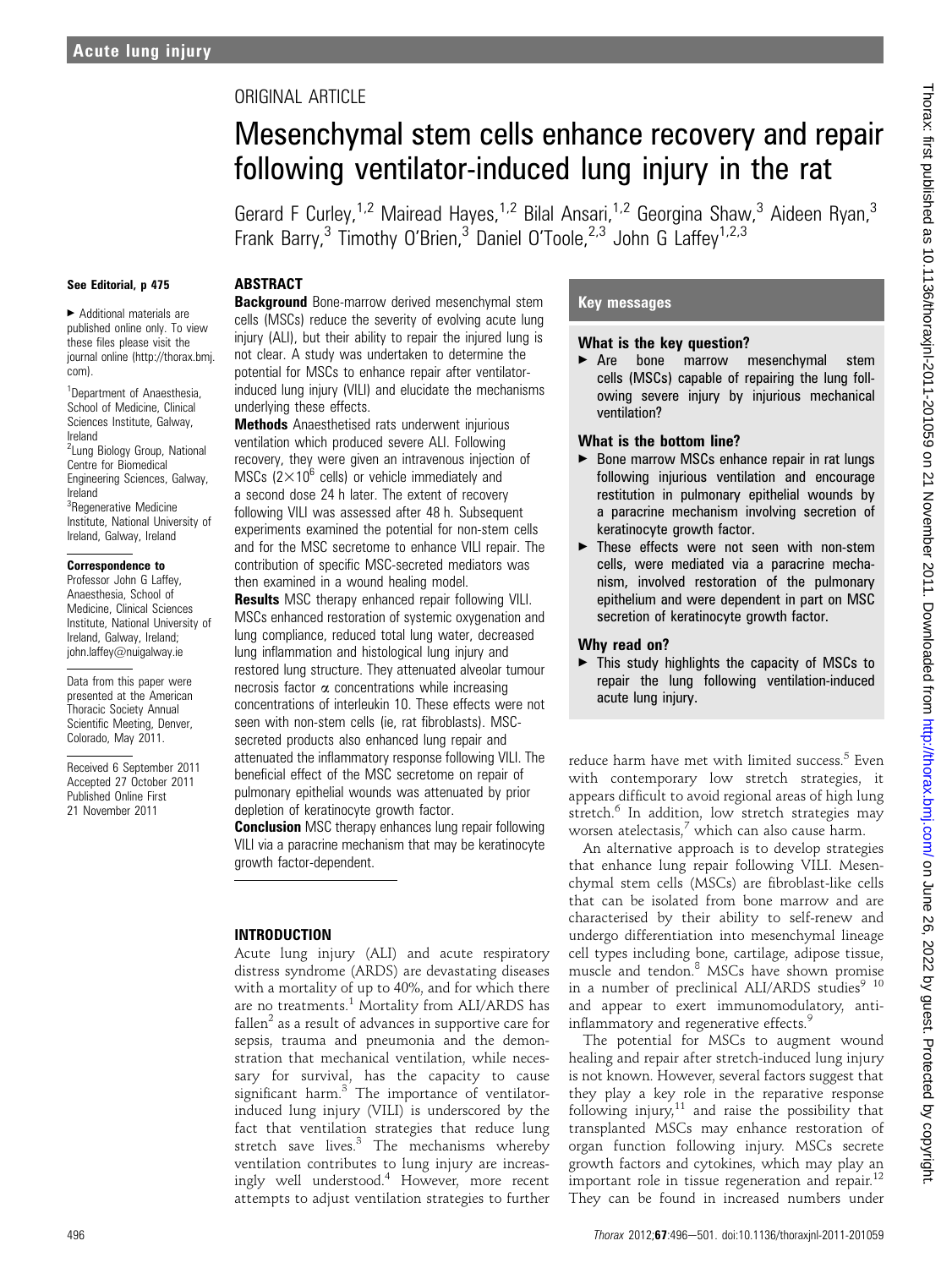

#### **Figure 1** Flow diagram indicating timelines for experimental interventions. MSCs, mesenchymal stem cells; PBS, phosphate-buffered saline; VILI, ventilator-induced lung injury.

stress conditions, and both endogenous<sup>11</sup> and transplanted<sup>13</sup> MSCs appear to home to sites of injury. MSCs enhance tissue regeneration and wound repair in preclinical disease models and in clinical studies.<sup>14</sup> In recent clinical studies, MSCs accelerated healing of cutaneous wounds and increased epithelialisation and angiogenesis.<sup>15</sup>

Given these issues, we hypothesised that MSCs would enhance functional and structural recovery after VILI. We further hypothesised that this effect would be mediated, at least in part, via MSC-secreted soluble factors.

#### MATERIALS AND METHODS

All work was approved by the Animal Ethics Committee, National University of Ireland, Galway, and conducted under licence from the Department of Health, Ireland. A full description of the methods is given in the online supplement.

#### MSC harvest and cell culture

Rat MSCs (rMSCs) were isolated from adult male Sprague-Dawley rats. Following aspiration, the bone marrow was plated into tissue culture flasks. Adherent cells were grown until 80% confluent and then trypsinised and culture expanded. Fibroblasts, used as control cells, were obtained from the dermis of adult Sprague-Dawley rats after digestion in 0.25% trypsin.

Human MSCs (hMSCs) were aspirated from the iliac crests of healthy human volunteers and cultured until 80% confluent, when they were harvested and expanded. Primary human lung fibroblasts and A549 lung adenocarcinoma cells were obtained from American Type Culture Collection (ATCC). MSCs were characterised according to international guidelines (see figures A and B in online supplement).<sup>16</sup>

## Conditioned medium

Rat and human MSCs and fibroblasts  $(2\times10^6)$  were washed and cultured without serum for 24 h. The cells were again washed and the subsequent serum-free medium for the next 24 h was used as the conditioned medium (CM). For in vivo experiments, 15 ml of this medium was concentrated using a 3000 Da centrifugal concentrating filter (Amicon, Billerica, Massachusetts, USA) to give  $500 \mu l$ .

### Rodent ventilator-induced lung injury protocol

The timeline for these experiments is depicted in figure 1. As previously described, adult male Sprague Dawley rats were anaesthetised, orotracheally intubated and subjected to injurious mechanical ventilation (inspiratory pressure  $35 \text{ cm H}_2\text{O}$ , respiratory rate 18/min and positive end expiratory pressure  $0 \text{ cm}$  H<sub>2</sub>O).<sup>17</sup> When respiratory static compliance had decreased by 50%, the animals were recovered and entered into the treatment protocol.<sup>17</sup>

#### Assessment of injury and repair

At 48 h following VILI induction, animals were re-anaesthetised and arterial blood gases and static inflation lung compliance

Figure 2 Mesenchymal stem cell (MSC) therapy enhances resolution following ventilation-induced lung injury. MSC therapy (A) decreased alveolar-arterial oxygen gradient  $(p=0.04)$ , (B) increased static lung compliance ( $p=0.003$ ), (C) reduced lung wet to dry weight ratios ( $p=0.01$ ) and (D) decreased bronchoalveolar lavage (BAL) protein concentrations  $(p=0.03)$  48 h after induction of severe stretch-induced lung injury compared with vehicle ( $n=8$  animals per group).  $*p<0.05$  vs vehicle.

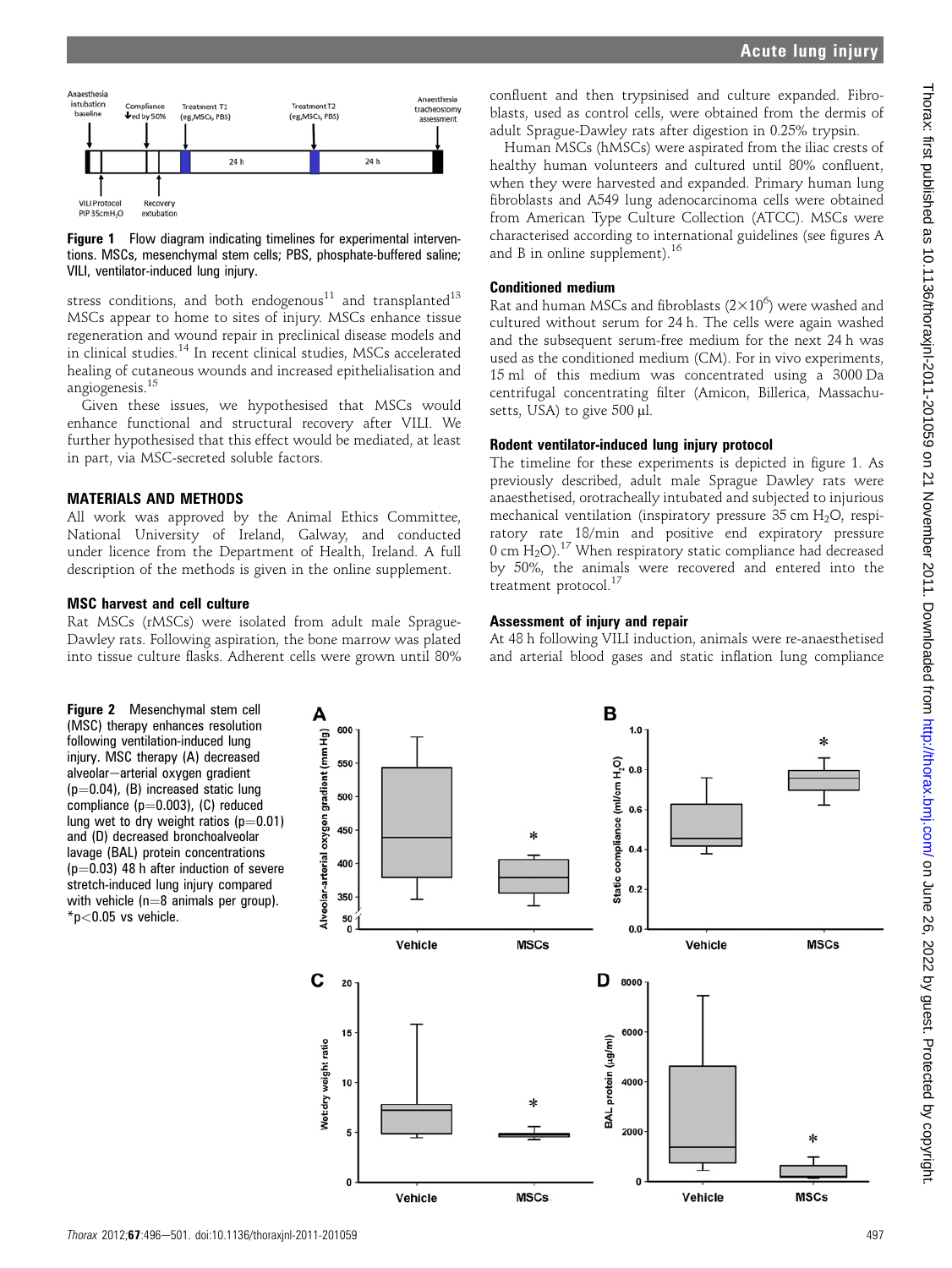measurements were performed.<sup>18</sup> Post-mortem, bronchoalveolar lavage (BAL) differential cell counts, protein concentration and cytokine levels were determined. Wet to dry lung weight ratios were measured and histological lung damage was assessed.

## In vivo experimental series

In the first series, after VILI the animals were randomly allocated to receive an intravenous injection of either  $2\times10^6$  allogeneic rMSCs in 500 µl phosphate buffered saline (PBS) or 500 µl PBS alone. Twenty-four hours later a second injection of rMSCs or vehicle was administered (figure 1). In the second series, after VILI and at 24 h, animals received injections of  $2\times10^6$  rMSCs, 500  $\mu$ l PBS, 2×10<sup>6</sup> rat dermal fibroblasts or 500  $\mu$ l rMSC-CM.

## Wound repair experiments

An in vitro model of alveolar epithelial repair was used, as used in prior studies.19 Single wounds were made in confluent A549 monolayers in 24 well plates with a 1000  $\mu$ l pipette tip.<sup>19</sup> The wounds were exposed to different conditions according to group allocation. In the first experiment the wounds were incubated in MEM-a medium, human fibroblast CM, human MSC (hMSC)- CM or co-cultured with hMSCs. In the second experiment, hMSC-CM was incubated with monoclonal antibodies to inactivate keratinocyte growth factor (KGF), hepatocyte growth factor (HGF) and transforming growth factor  $\beta$  (TGF- $\beta$ ) (Abcam, Cambridge, UK), respectively. Wounds were exposed to hMSC-CM with and without antibodies to each candidate mediator. At 48 h the extent of epithelial restitution was determined (Photoshop v8.0, Adobe Systems, San Jose, California, USA).

## Statistical analysis

Data were analysed using Sigma Stat (SYSTAT Software, Richmond, California, USA). The distribution of all data was

tested for normality using Kolmogorov-Smirnov tests. Data were analysed by one-way ANOVA followed by the Dunnet test, with the vehicle group as the control group in each analysis. Comparisons between two groups were made using unpaired two-tailed Student t tests or a Mann-Whitney U test as appropriate. Underlying model assumptions were deemed appropriate on the basis of suitable residual plots. A two-tailed p value of <0.05 was considered significant.

## RESULTS

In the first experimental series, 18 animals were entered into the study. Two animals died post-injury prior to randomisation, leaving eight animals per group. There were no differences between the groups at baseline with regard to animal weight and duration of injurious ventilation required to induce injury.

## MSCs restore lung function following VILI

The administration of rMSCs enhanced recovery following VILI. rMSCs improved arterial oxygenation, as measured by the alveolar-arterial oxygen gradient (figure 2A), and enhanced restoration of static compliance compared with vehicle controls (figure 2B). rMSCs enhanced the restoration of lung microvascular permeability, as evidenced by a decrease in lung wet to dry weight ratios (figure 2C) and a decrease in alveolar fluid protein concentrations (figure 2D).

## MSCs modulate inflammation following VILI

rMSCs reduced both total BAL cell count and BAL neutrophil counts (figure 3A). Alveolar concentrations of tumour necrosis factor  $\alpha$  (TNF  $\alpha$ ) (figure 3B) but not interleukin 6 (IL-6) (figure 3C) were decreased following rMSC treatment. In contrast,

Figure 3 Mesenchymal stem cell (MSC) therapy modulates the inflammatory response to ventilationinduced lung injury. MSC therapy (A) decreased bronchoalveolar lavage (BAL) neutrophil counts  $(p=0.045)$ , (B) decreased BAL tumour necrosis factor  $\alpha$  (TNF $\alpha$ ) concentrations (p=0.04), (C) did not alter BAL interleukin 6 (IL-6) concentrations  $(p=0.42)$ ) and  $(D)$ increased BAL interleukin 10 (IL-10) concentrations ( $p=0.02$ ) 48 h after induction of severe stretch-induced lung injury compared with vehicle  $(n=8)$ animals per group).  $*p<0.05$  vs vehicle.

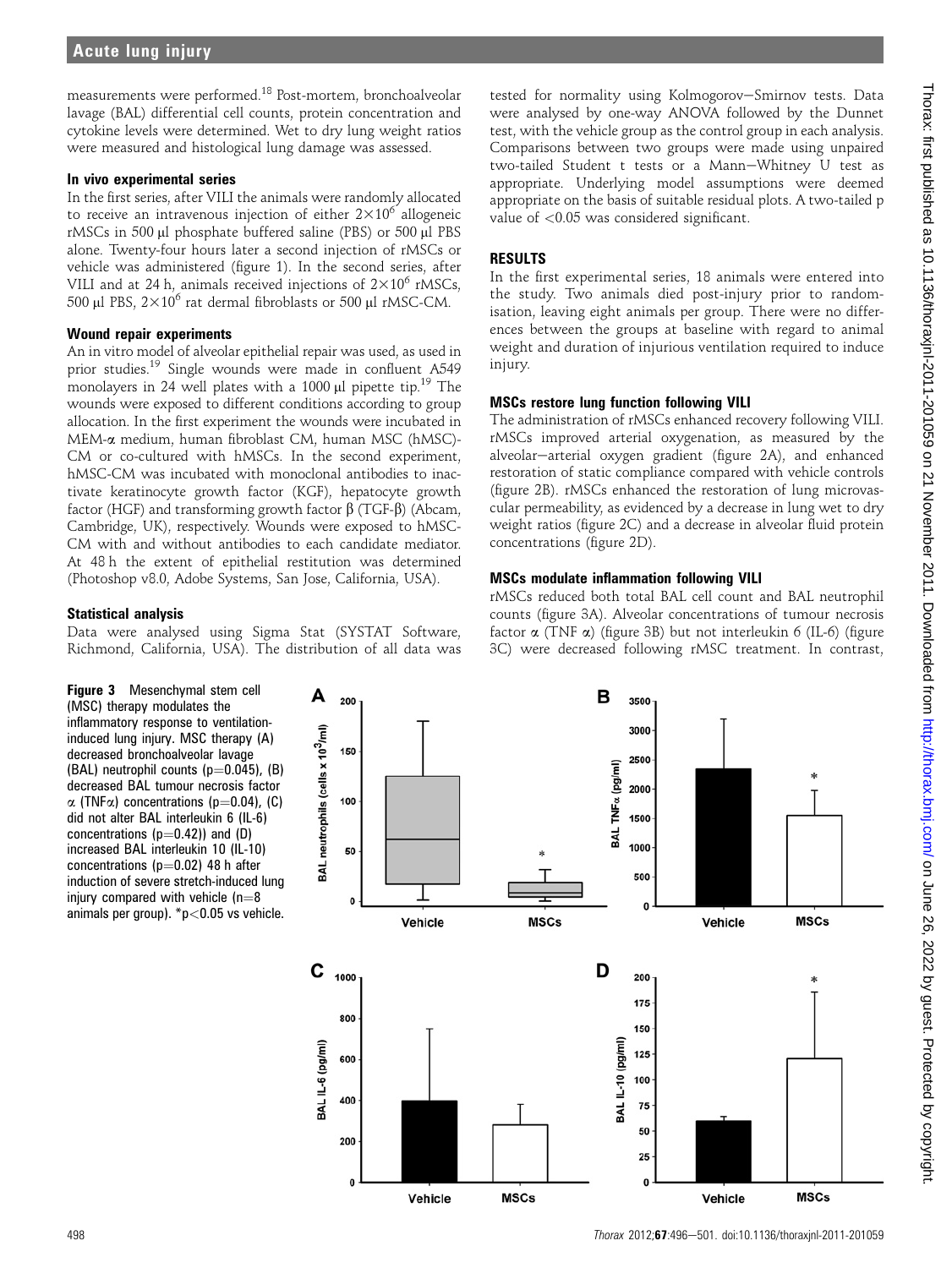Figure 4 Mesenchymal stem cell (MSC) therapy enhances the resolution of structural lung injury following ventilator-induced lung injury. MSC therapy enhanced resolution of histological injury as evidenced by (A) decreased alveolar lung tissue and (B) increased alveolar airspace fraction. Representative photomicrographs of lung from (C) a vehicle-treated animal and (D) a MSC-treated animal show greater resolution of lung injury with MSCs at 48 h ( $n=8$  animals per group). Scale bar 200  $\mu$ m. \*p<0.05 vs vehicle.



alveolar concentrations of the anti-inflammatory cytokine IL-10 were increased in response to rMSC therapy (figure 3D).

## MSCs restore lung structure following VILI

rMSCs decreased alveolar thickening, as evidenced by reduced alveolar tissue volume fraction, and increased recovery of airspace volume, as evidenced by increased alveolar airspace volume fraction (figures 4A,B). Representative histological sections of lung demonstrate the greater degree of resolution of injury and alveolar infiltrates in rMSC-treated animals (figure 4C,D).

## MSCs enhance repair via a paracrine mechanism

In the second series, 40 animals ( $N=10$  per group) underwent induction of severe VILI. There were no differences between the groups at baseline. Both rMSCs and rMSC-CM enhanced repair following VILI. In contrast, fibroblasts did not appear to exert beneficial effects. rMSCs and rMSC-CM enhanced the recovery of static lung compliance following VILI (figure 5A) and significantly reduced alveolar total cell and neutrophil infiltration (figure 5B), alveolar TNFa concentrations (figure 5C) and alveolar IL-6 concentrations (figure 5D). rMSCs and rMSC-CM significantly

Figure 5 Mesenchymal stem cells (MSCs) exert benefits via a paracrine mechanism. Both MSCs and MSC conditioned medium (MSC-CM) (A) enhanced recovery of static lung compliance, (B) decreased bronchoalveolar lavage (BAL) neutrophil counts, (C) decreased BAL tumour necrosis factor  $\alpha$  (TNF $\alpha$ ) concentrations and (D) reduced alveolar interleukin 6 (IL-6) concentrations 48 h after injury compared with animals that received fibroblasts or fibroblast conditioned medium (Fibroblast-CM) (n=10 animals per group).  $\text{*p}$  < 0.05 vs fibroblast CM and fibroblast groups.

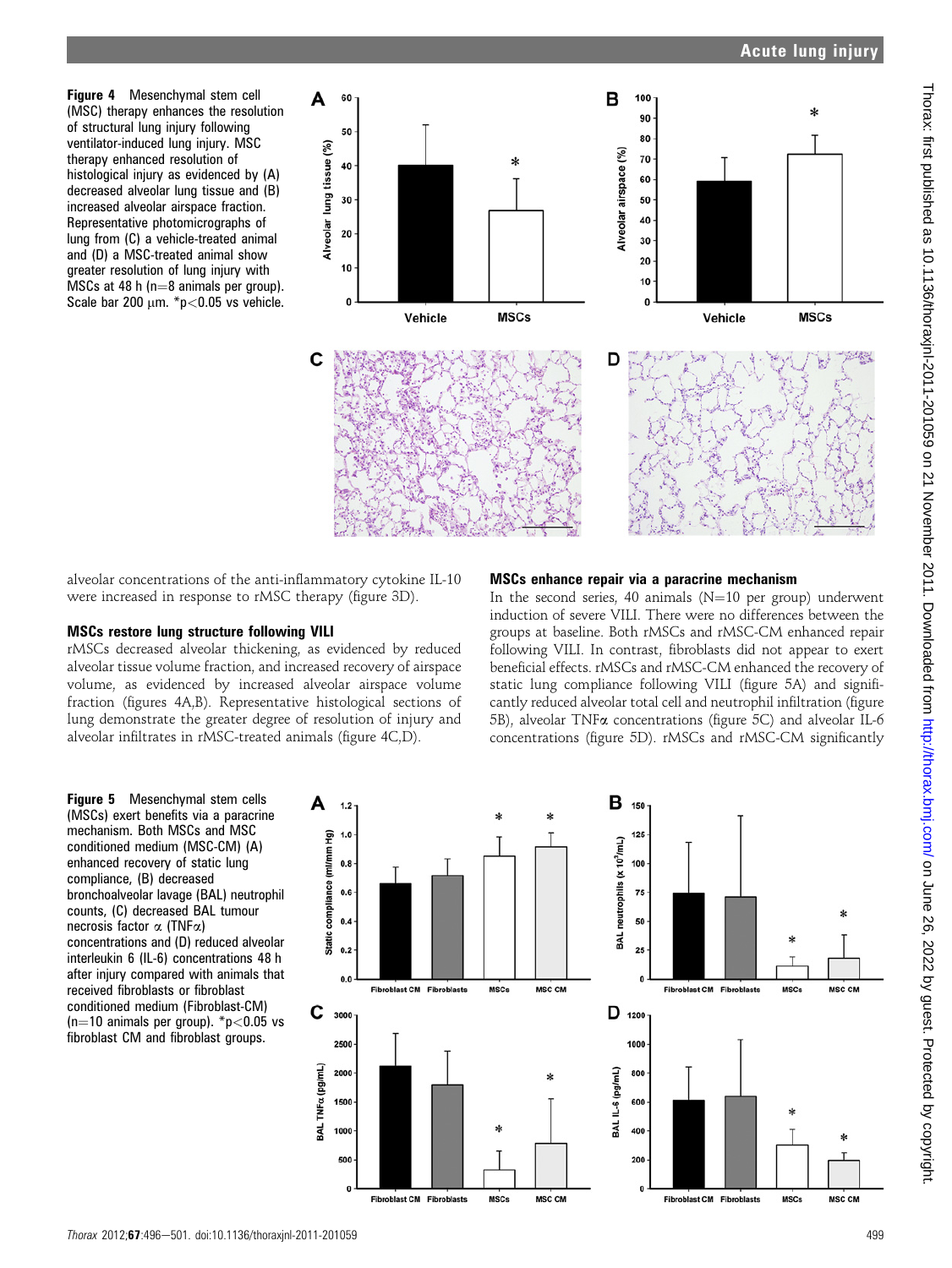increased serum, but not alveolar, IL-10 concentrations compared with animals treated with fibroblasts (data not shown).

## MSCs enhance pulmonary epithelial wound repair via a KGF-dependent mechanism

Human MSC-CM increased the rate of wound closure in alveolar epithelial A549 monolayers subjected to scratch injury in comparison with fibroblast CM and fresh medium controls (figure 6A). The rate of wound closure seen with hMSC-CM was similar to that seen in hMSC co-cultures (figure 6A). In subsequent studies, prior incubation of hMSC-CM with antibodies to neutralise KGF attenuated its beneficial effects on wound repair (figure 6B). In contrast, incubation of hMSC-CM with antibodies to neutralise HGF and TGF-b did not alter wound repair (figure 6B). Measurement of KGF concentrations in the MSC and fibroblast CM showed that MSCs produced substantially greater amounts of KGF ( $510\pm90$  vs  $68\pm13$  pg/ml, p<0.0001).

## **DISCUSSION**

MSCs have several properties that make them attractive as a potential treatment for ALI/ARDS. MSCs avoid allo-recogni-



Figure 6 Mesenchymal stem cells (MSCs) enhance pulmonary epithelial wound closure via a KGF-dependent mechanism. (A) In pulmonary epithelial layers, both MSCs and MSC conditioned medium (MSC-CM) enhanced wound closure. (B) Incubation of MSC-CM with antibodies to neutralise KGF, but not HGF or  $TGF-\beta$ , attenuated its effect on wound healing (n=12 per group). KGF, keratinocyte growth factor; HGF, hepatocyte growth factor; TGF- $\beta$ , transforming growth factor  $\beta$ . \*Significantly different from fibroblast CM or control group. + Significantly different from MSC-CM groups.

tion, home to sites of injury and suppress inflammation as well as immune responses.<sup>9 10 20</sup> Preclinical studies have shown that MSC therapy can attenuate endotoxin-induced ALI when given during the injury phase in both rodents<sup>10</sup> and in the perfused human lung.<sup>21</sup> Bone marrow-derived MSCs have also demonstrated benefit in preclincial sepsis models.<sup>9</sup>

In these studies we have shown that MSCs enhance the recovery of lung function and structure following VILI. Specifically, rMSCs reduced the decrement in systemic oxygenation, restored static lung compliance, and enhanced alveolar fluid clearance following VILI, as evidenced by reduced BAL protein concentrations, reduced lung wet to dry weight ratios and histological evidence of reduced alveolar tissue oedema. These findings support previous findings that rMSCs enhance alveolar epithelial fluid transport in the endotoxin-injured ex vivo human lung via a KGF-dependent mechanism. $21$  The demonstration that rMSCs enhanced the recovery of lung function and structure following VILI is central to determining its therapeutic potential. Many promising therapies have demonstrated benefit in preclinical models when used prophylactically but have been less successful when used following injury.

MSCs decreased the inflammatory response following VILI. Specifically, rMSCs reduced alveolar inflammatory cell counts, particularly alveolar neutrophils. It is not clear whether rMSCs reduced alveolar neutrophil infiltration or enhanced neutrophil clearance. These findings support those of previous studies, which suggest that MSCs modulate the activity of T cells, B cells, dendritic cells, monocytes and macrophages.<sup>20</sup>  $22-24$ Raffaghello et  $al^{25}$  recently reported that MSCs inhibited apoptosis and the oxidative burst of resting and activated neutrophils while preserving their phagocytic and chemotactic functions.

In our studies, MSCs modulated the cytokine response, decreasing alveolar TNFa and IL-6 concentrations. rMSC therapy increased alveolar IL-10 concentrations, a potentially important finding which has previously been reported.<sup>10</sup> IL-10 is a cytokine secreted predominantly by monocytes that decreases the expression of Th1 cytokines, MHC class II antigens and co-stimulatory molecules on macrophages. IL-10 also inhibits the rolling, adhesion and transepithelial migration of neutrophils.<sup>26</sup> Nemeth et al described a pivotal role for MSC-induced macrophage secretion of IL-10 in mediating the protective effects of MSCs in a murine caecal ligation and puncture sepsis model.<sup>9</sup> Nemeth et al further showed that MSCs induced macrophage IL-10 secretion via secretion of prostaglandin E2.

MSCs enhanced repair following VILI via a paracrine mechanism, with rMSC-CM as effective as rMSCs themselves. To further dissect the mechanisms of action of MSCs, we focused on the potential for MSC secretion of KGF,  $TGF-\beta$  and HGF to contribute to repair. We found that depletion of KGF-but not TGF- $\beta$  or HGF-from the MSC medium attenuated pulmonary epithelial wound healing. Given the importance of epithelial wound healing to restoration of lung structure following VILI and the previous demonstration that MSCs enhance alveolar fluid clearance via a KGF-dependent mechanism, $^{21}$  these findings suggest that KGF may be central to the reparative effects of MSCs in VILI.

The dose regimen used for these studies—namely, intravenous  $2\times10^6$  rMSCs following recovery from VILI followed by a second dose 24 h later-was safe and effective with no adverse effects related to rMSC administration. However, other dosage regimens and other delivery routes such as the intratracheal $10^{21}$ or intraperitoneal routes $27$  may be equally effective in restoring lung function following VILI. Dermal fibroblasts were used as